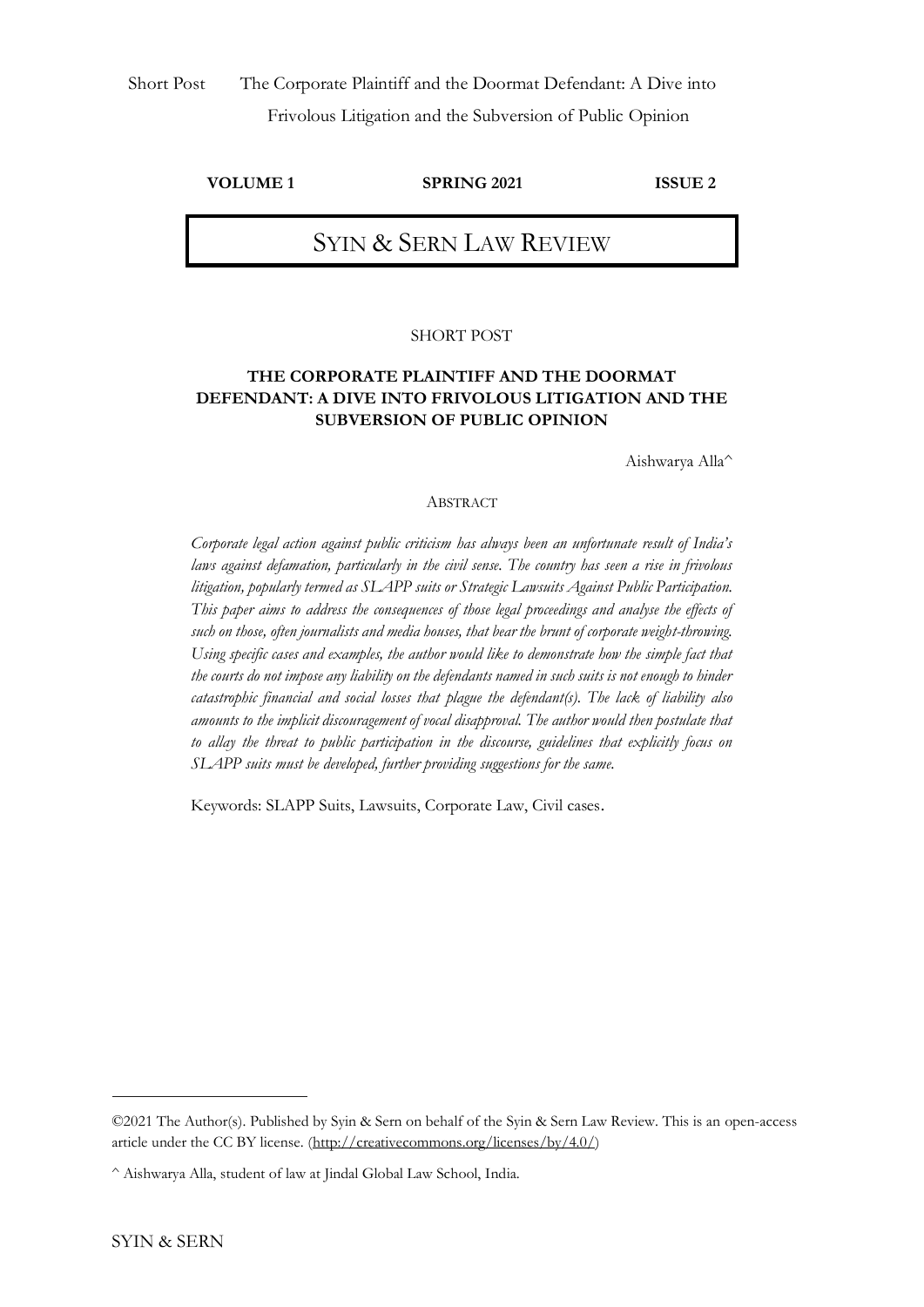## **THE DEFICIENCIES OF DEFAMATION**

Defamation refers to '*statements made with the express aim of injuring a person(s)' reputation in the eyes of* "*right-thinking*" 1 *individuals*'. Since this paper refers almost exclusively to media houses as defendants, the primary focus will be on the published, permanent form of defamation, known as libel, which is an infringement of a right in and of itself; no damages must be proven to maintain an action.<sup>2</sup> There is no need to prove intention in the civil sense of defamation, unlike in criminal defamation.

There are problems with the current defamation law. The root of the issue can be traced back to the rule established by *Subramaniam Swamy v*. Union of India (2016)<sup>3</sup> that the right to free speech, as stated in Article  $19<sup>4</sup>$  of the Constitution and the right to reputation as interpreted from Article 21<sup>5</sup> must be balanced. Current libel provisions prioritize the latter. Obscurity in defamation laws means that powerful groups are increasingly able to use the legal apparatus to intimidate and silence their critics.

## **SLAPP- ED BY THE BIGWIGS; THE PERVASIVE SILENCING OF OUR NATION'S WRITERS**

SLAPP (Strategic Lawsuits Against Public Participation) is a popular term used to describe a suit filed with the primary goal of discouraging a defendant from participating in public criticism or commentary,<sup>6</sup> evidently lacking a course of action. It is worth noting that occasionally, cases that could potentially be characterised as a SLAPP suit are justifiable, protecting organisations or public figures from frivolous cases. The objective is to ensure that members of the public understand that there is a hefty price to pay for speaking out?; the looming threat of hundreds of crores in damages (often unsubstantiated and meant purely to intimidate the defendant into silence<sup>8</sup>, the financial losses involved in addressing legal notices and court proceedings and the unquantifiable mental distress litigation so often causes. In India, the primary victims of such suits tend to be media houses and writers, two entities significantly less powerful than that of the conglomerates that tend to drag them to the legal guillotine.

<sup>&</sup>lt;sup>1</sup> Ratanlal & Dhirajlal, THE LAW OF TORTS 306 (26<sup>th</sup> ed. 2010).

<sup>2</sup> *Id.* at 307.

<sup>3</sup> Subramaniam Swamy *v.* Union of India, 2016 (7) SCC 221.

 $<sup>4</sup>$  INDIA CONST. art. 19, cl. 1(a).</sup>

<sup>5</sup> INDIA CONST. art. 21.

<sup>6</sup> George W. Pring, *SLAPPs: Strategic Lawsuits against Public Participation,* 7(1) PACE ENVTL. L. REV. 1, 2 (1989).

<sup>7</sup> *Id.* at 6.

<sup>8</sup> Malcolm Katrak, *Curbing Free Speech: Strategic Lawsuits against Public Participation in India*, 7(1) C.U.L.J. 27, 35 (2018).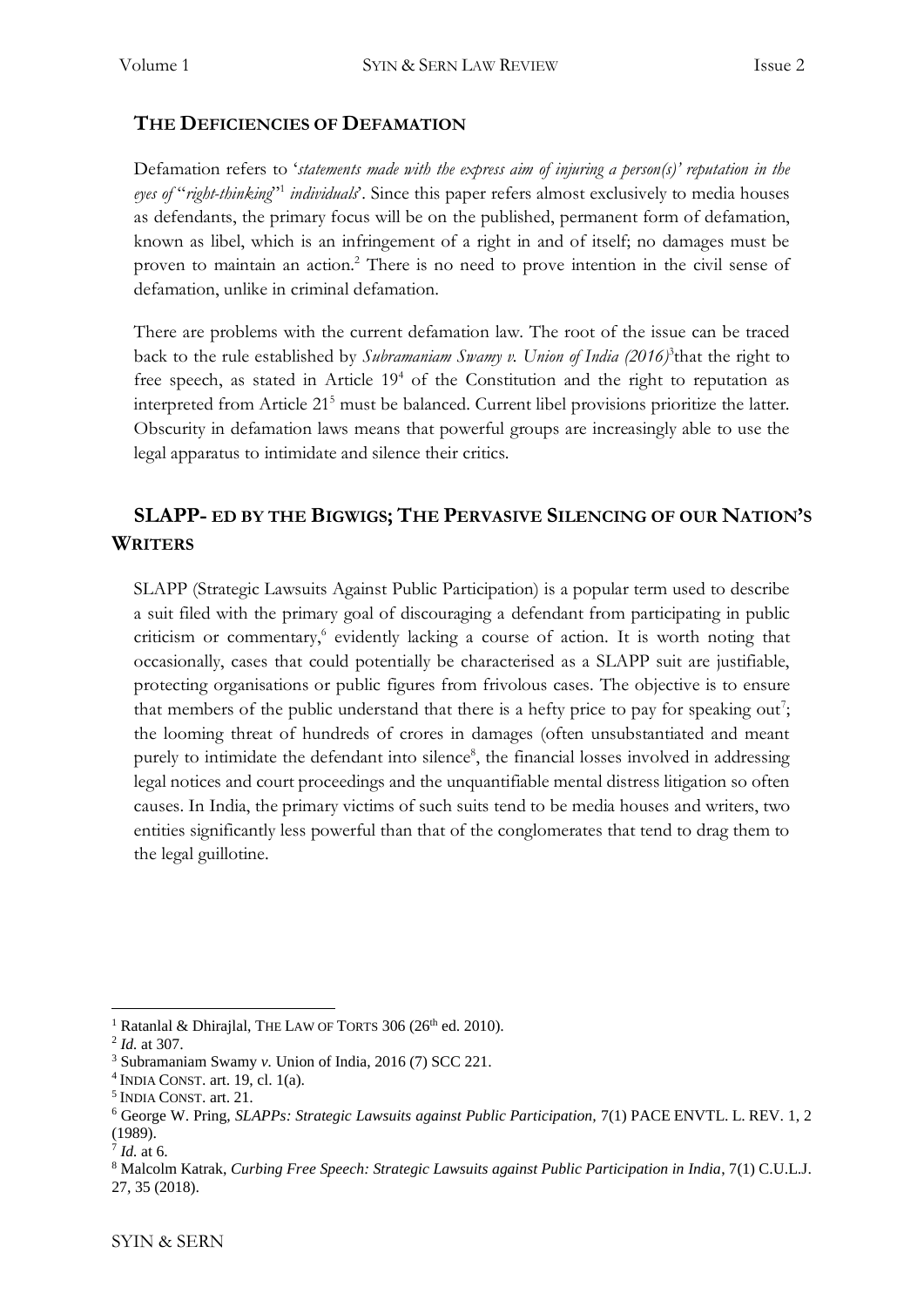# Short Post The Corporate Plaintiff and the Doormat Defendant: A Dive into Frivolous Litigation and the Subversion of Public Opinion

## **FRIVOLOUS CASES; A DEMONSTRATION OF THE PROBLEM**

There have been many cases in India that one could conceivably call SLAPP suits based on the criteria. *M/s Crop Care Federation of India v. Rajasthan PatrikaPvt. Ltd. (2009)*<sup>9</sup> was one of the first to gain traction, that involved the plaintiff alleging defamation caused by critical articles, regarding pesticide levels published in the Rajasthan Patrika and claiming damages of rupees fifty lakhs.

More recently, in 2015, the NSE filed for an injunction against Moneylife Media regarding the publication of a whistle-blower's letter that outlined certain illicit practices to the tune of rupees hundred crores<sup>10</sup>.

These two cases have a commonality; the courts in both cases acknowledged the baseless nature of the claims at hand and reprimanded the plaintiffs for stifling the freedom of the press through pointless litigation.The Bombay High Court in the latter, ordered NSE to pay a sum of rupeesfifty lakhs as penalty and around rupeesonelakh to the two founders of Moneylife<sup>11</sup>. There seems to be no legal damages or injury suffered by the defendants, so what appears to be the problem?

One must note that in such cases, the intention is never actually to seek compensation for an injury to the plaintiff; it is to harass the defendant by purposefully making the legal process as difficult as possible and imposing undue financial hardship on the defendants. Merely filing a legal notice has become a weapon. The aim is to have a "chilling effect"<sup>12</sup> on the recipients of such legal notices. For example, the director of IIPM filed a 50-crore defamation suit against the defendant for running an article outlining Director Arindam Chaudhari's questionable practices that lead him to his fortune. The plaintiff filed several lawsuits in multiple jurisdictions with insufficient reasoning.<sup>13</sup> The goal here is to trap the defendant in a legal battle until they yield by way of issuing public apologies, rescinding their pieces, or resigning from their post-all-together as in the case of Paranjoy Guha Thakurta, the former editor of Economic and Political Weekly<sup>14</sup>. This all goes to show that SLAPP suits have consequences wider than damages paid and reputations sullied.

<sup>9</sup> Crop. Care Federation of India *v.* Rajasthan Patrika (Pvt.) Ltd. and Ors. MANU/DE/3251/2009.

<sup>&</sup>lt;sup>10</sup> National Stock Exchange of India Limited vs. Moneywise Media Private Limited and Ors. (2015) SCC Online Bom. 4790

<sup>11</sup> *Id.*at 10.

<sup>12</sup> Katrak, *supra* note 9.

<sup>&</sup>lt;sup>13</sup> Mahesh Peri, *How We Defeated IIPM's Campaign to Silence the Truth With Defamation Laws, HUFFINGTON* POST, Sept. 27, 2016 URL: [https://www.huffingtonpost.in/mahesh-peri/how-we-defeated-iipms-campaign-to](https://www.huffingtonpost.in/mahesh-peri/how-we-defeated-iipms-campaign-to-silence-the-truth-with-defama_a_21479940/)[silence-the-truth-with-defama\\_a\\_21479940/.](https://www.huffingtonpost.in/mahesh-peri/how-we-defeated-iipms-campaign-to-silence-the-truth-with-defama_a_21479940/)

<sup>&</sup>lt;sup>14</sup> Staff Reporter, *Paranjoy Guha Thakurta Quits as EPW Editor*, THE HINDU, JULY 19, 2017 URL: [https://www.thehindu.com/news/national/paranjoy-guha-thakurta-quits-as-epw-editor/article19302912.ece.](https://www.thehindu.com/news/national/paranjoy-guha-thakurta-quits-as-epw-editor/article19302912.ece)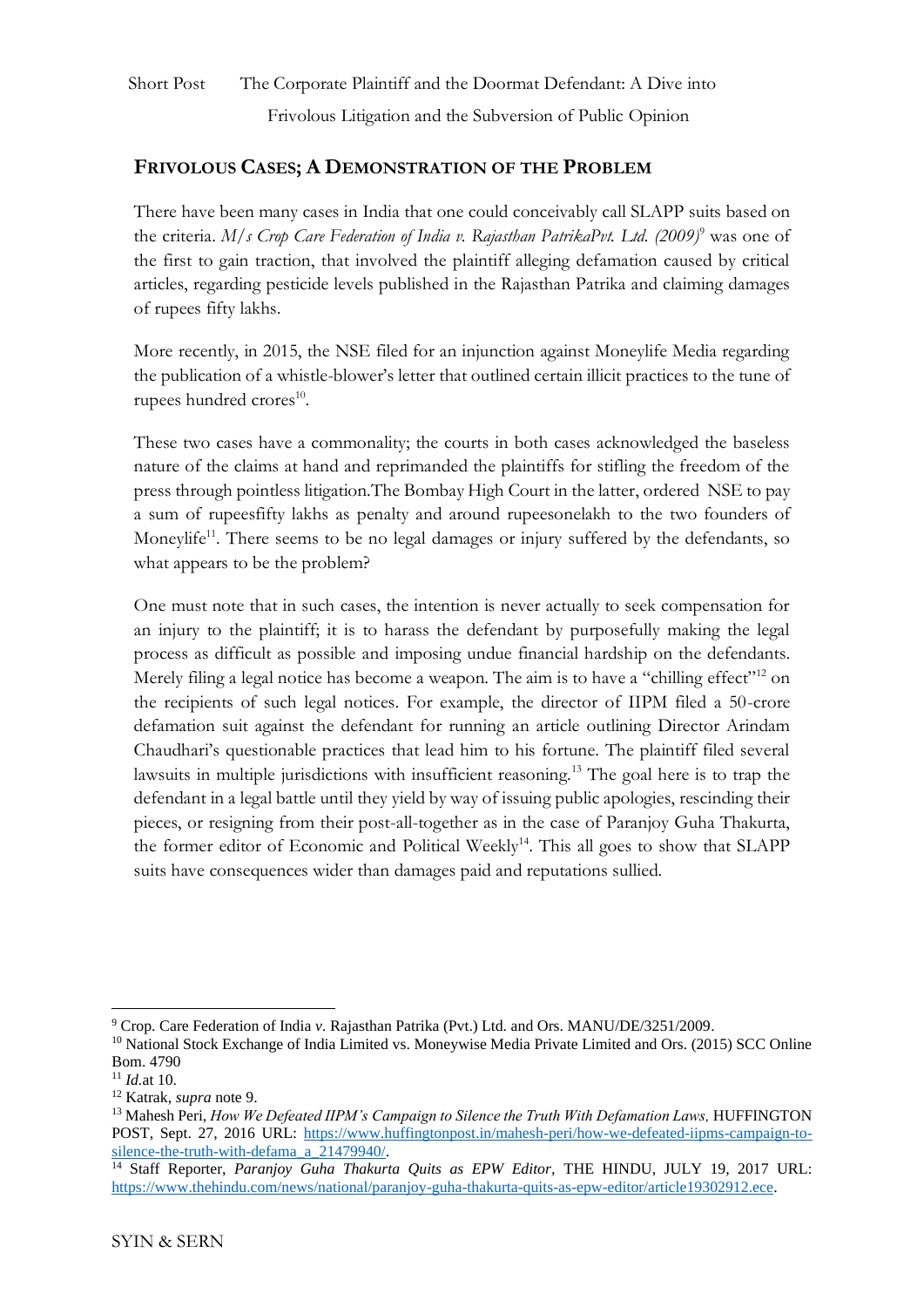## **THE PATH TO CLARITY: SUGGESTIONS AND SOLUTIONS**

Some may argue that a defendant named in such a wrongful suit may counter-sue under malicious prosecution. Put briefly, malicious prosecution is a kind of intentional tort, consisting of the pursual of legal action with no justifiable cause which is then dismissed in favour of the victim of the alleged tort. To successfully argue a case for malicious prosecution, it must be proven that malice against the defendant was a primary reason as to why proceedings were carried out, followed by the termination of proceedings favoring the plaintiff.<sup>15</sup> However, in these cases, the defendant/s named are so embroiled in legal turmoil that lengthening that process is counter-intuitive. For example, in the aforementioned IIPM case against the Caravan, seven years had passed (2011-2018) before the Delhi High Court passed an *ex-parte* order allowing for the re-publication of the initial cover story against Chaudhery<sup>16</sup>. It has also been observed that proceedings often do not occur at all or do not place any legal sanction upon the defendant<sup>17</sup>. Hence, the suit is outside the purview of malicious prosecution.

The first step to solve this problem is to develop a legally accepted definition of a SLAPP suit into the Indian legal framework and recognizing that the current procedure fails to address the consequences of such cases. Further, there must be the introduction of targeted legislation perhaps in the form of a special motion, inspired by Californian legislation that has introduced a motion that arises from infringement upon an *"act in furtherance of person's right of petition or free speech under the United States or California Constitution in connection with a public issue."*<sup>18</sup>While courts do impose fines on plaintiffs, where malicious litigation is found, this fine imposition must be codified and followed as a strict precedence. Before the filing of any legal notice or claim, the plaintiff must show the damage to reputation and display a cause of action, without which, they will be subjected to a hefty penalty.<sup>19</sup> Finally, there should be indemnification clauses<sup>20</sup> protecting against liability incurred by anything published under the course of employment at the media house, assuming the defence and bearing the cost of such.

### **A DENOUEMENT**

This paper has established many severe consequences of SLAPP suits and how they often escape the ambit of current law. These suits,and many other frivolous litigation that actively works to silence critics, has no place in India, and also the world's largest democracy. Journalists must be allowed to do their jobs in peace, unhindered by corporate powerhouses

<sup>&</sup>lt;sup>15</sup> Ratanlal & Dhirajlal, THE LAW OF TORTS 380 (26<sup>th</sup> ed. 2010).

<sup>16</sup> The Caravan Editors and Publishers, *Delhi High Court Vacates Injunction Against The Caravan's IIPM Cover Story; The Magazine Re-Publishes It,* THE CARAVAN, FEBRUARY 21, 2018 URL: https://caravanmagazine.in/vantage/delhi-high-court-vacates-injunction-caravans-iipm-cover-story.

<sup>&</sup>lt;sup>17</sup> Malcolm Katrak, *Curbing Free Speech: Strategic Lawsuits against Public Participation in India*, 7(1) C.U.L.J. 30, 41 (2018).

<sup>18</sup> CAL. CIV. PROC. CODE § 425.16 (West 2004 & Supp. 2006).

<sup>19</sup> *supra* note 16.

<sup>20</sup> John R. Collins & Denis Dugan, *Indemnification Contracts - Some Suggested Problems and Possible Solutions*, 50 MARQ. L. REV. 77, 86 (1966).